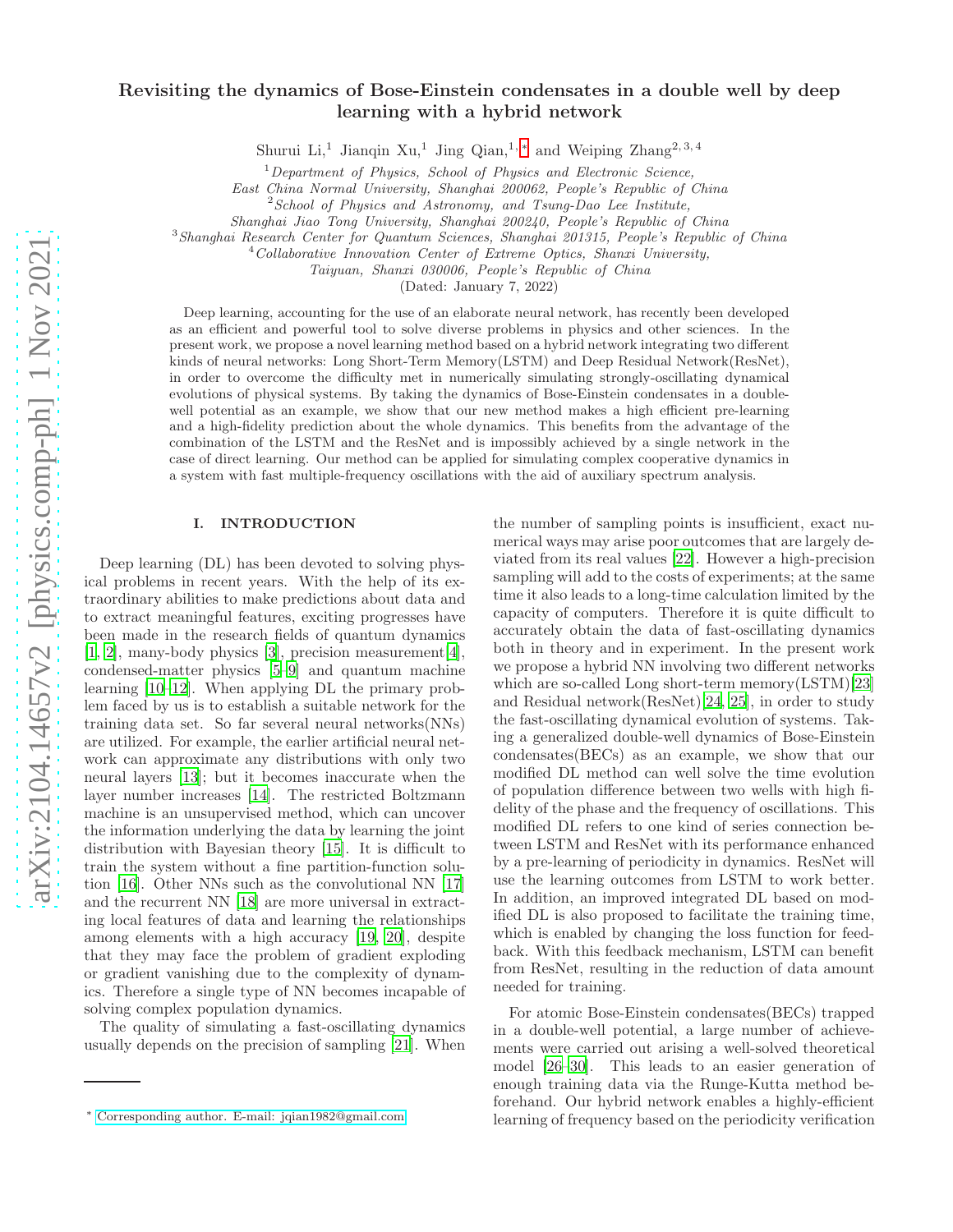

<span id="page-1-0"></span>FIG. 1. Schematic diagram for ResNet involving a series of identically-distributed one-dimension convolutional (Conv) layers and batch normalization (BN) layers. At each convolutional layer it has a dilation rate except the first and the last layers. Different from the original convolutional NN scheme, arrows acting on Element-wise sum layers(E-W sum) can preserve the former hidden layer's information which facilitate the performance of DL.

of strongly-oscillating population dynamics. Moreover, even if the original data is not enough the LSTM network can also perform a reliable prediction on the higher frequency values of the population oscillating in the macroscopic quantum self-trapping (MQST) regime, which are far beyond the trained parameters. However, the numerical method fails to work in this case because of the inadequate sampling. Compared to the direct DL that only contains single kind of ResNet, integrating LSTM and ResNet can deeply increase the learning efficiency despite expending a slightly longer training time, since more layers are required for constructing this integrated network. The final infidelity obtained by estimating the deviation of fractional population difference can be much lower than 0.01 with the help of a hybrid network learning.

### II. RESIDUAL NETWORK

Structure of our residual network is shown by a series of blocks in Fig. [1.](#page-1-0) The filter kernel serving as a central element in the learning process, should be carefully chosen. We use filter kernels to scan matrice which enables the feature extraction from objects. By element-wisely multiplying matrice and filter kernels, machine can well learn the features of input data. However, with deeper networks, a traditional convolutional NN becomes more difficult to train, since we may face the problem of gradient vanishing or gradient exploding, which leads to a poor performance in DL. Hence, we choose a deep residual network(or so-called ResNet) to solve this problem. An element-wise sum in the ResNet labeled by arrows in Fig. [1,](#page-1-0) will prevent the loss of information from passing through deep networks, and also avoid the vanishing of gradient by adding the former input with present hidden layer's output. This simple process preserves the former information which means it increases the volume of data handled by the next layer. The detail of this technology can be seen in reference [\[24\]](#page-9-19). To be more specific, arrows linking the batch normalization layer and the elementwise sum layer in Fig[.1,](#page-1-0) point to the process of residual learning.

From physical review, we are more interested in training or generating useful information within a "black box" (the red frame in Fig[.5b](#page-5-0)) if the input is determined. Although training a high-performance network needs a lot of expense yet it may enable a robust prediction about the unknown results in a short-time period, especially while dealing with a complex system in the absence of analytical solutions. Our motivation is building an efficient learning protocol which can bridge the results from original numerical simulation and unknown prospective result based on the given input parameters. That may facilitate an easy and robust simulation for solving complex physical problems.

# III. DOUBLE-WELL DYNAMICS WITH TWO **BECS**

A double-well potential serving as a basic platform in the study of microscopic mediums, especially for atomic BECs [\[31](#page-9-23)[–35](#page-9-24)], has been focused by researchers for decades. A typical double-well potential can be easily created by the combination of a periodic optical potential with strong harmonic confinement, played by a periodic one-dimensional light shift [\[36](#page-9-25)]. If atomic BECs are confined in such a double-well optical trap, the effects of boson Josephson junction (BJJ) or MQST can be observed.

Our study starts from a brief introduction to the dynamical evolution of BECs in a double-well potential. The wave function  $\psi(x, t)$  for two weakly-coupled atomic condensates is expanded as

$$
\psi(x,t) = a_1(t)\phi_1(r) + a_2(t)\phi_2(r). \tag{1}
$$

under the mean-field approximation. To be universal, two wells are asymmetric and has an energy difference  $\gamma$  between them. A standard treatment for solving the population dynamics between two wells, will adopt the nonlinear two-mode dynamical equations (here  $\hbar = 1$ )

<span id="page-1-1"></span>
$$
i\frac{d}{dt}\begin{pmatrix}a_1\\a_2\end{pmatrix} = \hat{H}\begin{pmatrix}a_1\\a_2\end{pmatrix}
$$
 (2)

with the Hamiltonian  $\hat{H}$  given by

$$
\hat{H} = \begin{pmatrix} \gamma + U_1 N_1 & -K \\ -K & U_2 N_2 \end{pmatrix} \tag{3}
$$

and the amplitudes  $a_j = \sqrt{N_j} e^{i\theta_j}$   $(j \in (1, 2))$  with  $N_j$ ,  $\theta_j$  the number and the phase of particles in the *j*th trap. Here  $N_T = N_1 + N_2$  is a constant and  $U_j$  is the trapped atomic interaction which is related to the atomic scattering length.  $K$  is the inter-trap coupling coefficient [\[26\]](#page-9-21). Upon defining the phase difference  $\phi = \theta_2 - \theta_1$  and the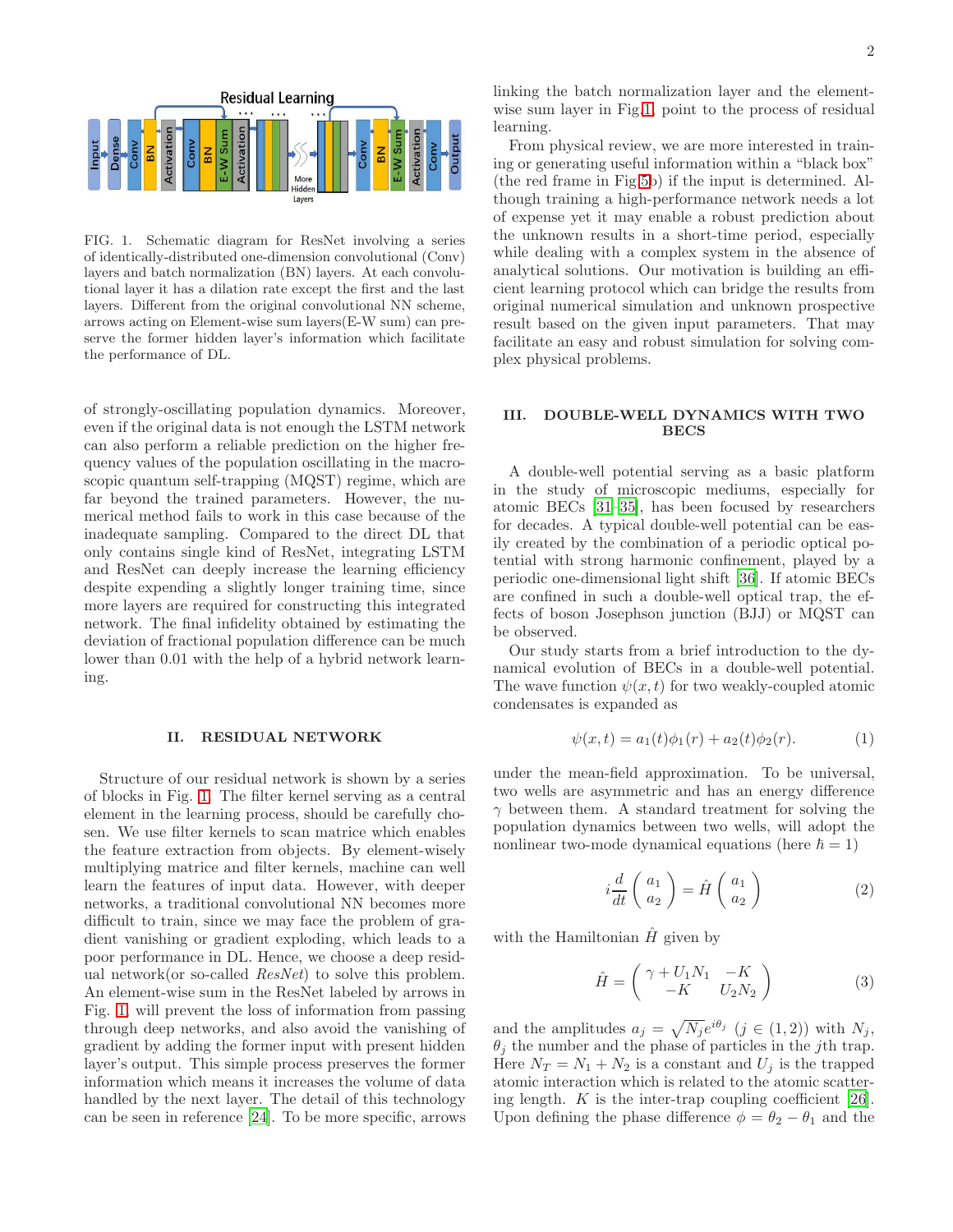fractional population difference  $z = \frac{N_1 - N_2}{N_T}$  $\frac{1-N_2}{N_T}$ , equation [\(2\)](#page-1-1) can be re-organized as

<span id="page-2-1"></span>
$$
\dot{z}(t) = -\sqrt{1 - z^2(t)} \sin[\phi(t)],
$$
  

$$
\dot{\phi}(t) = \Delta E + \Lambda z(t) + \frac{z(t)}{\sqrt{1 - z^2(t)}} \cos[\phi(t)],
$$
 (4)

in which we rescale the time by  $2Kt \rightarrow t(2K)$  is the frequency unit). Other dimensionless parameters are

$$
\Delta E = \gamma/2K + (U_1 - U_2)N_T/4K, \n\Lambda = (U_1 + U_2)N_T/4K.
$$
\n(5)

accordingly, which indicate the imbalanced energy of two wells as well as the atomic tunneling rate respectively. Solving  $z(t)$  and  $\phi(t)$  essentially gives rise to the whole population dynamics of atomic BECs in a double-well system.

It is clearly shown that the pair of variables  $z(t)$  and  $\phi(t)$  are canonically conjugate satisfying  $\dot{z} = -\frac{\partial H}{\partial \phi}, \dot{\phi} = \frac{\partial H}{\partial z}$ . Based on that, the Hamiltonian  $\hat{H}$  can be rewritten as

$$
\hat{H} = \frac{\Lambda}{2}z^2 + \Delta Ez - \sqrt{1 - z^2} \cos \phi, \tag{6}
$$

By simply assuming  $\gamma = 0$ (symmetric) and ensuring  $U_1 = U_2 = U$ , it leads to  $\Delta E = 0$ ,  $\Lambda = UN_T/2K$ . The initial energy starts from

$$
H_0 = \frac{\Lambda}{2}z(0)^2 - \sqrt{1 - z(0)^2} \cos \phi(0),
$$
 (7)

which is conserved during the dynamical evolution. According to the initial phase difference  $\phi(0) = 0$  or  $\pi$  we can obtain the zero-mode or  $\pi$ -phase mode individually. Here we focus on the former case.  $z(0) \in [-1, 1]$  stands for the initial population imbalance and is tunable. In experiment via the adjustment of  $\Lambda \sim U/K$  that characterizes the relative strength between interaction and tunneling rate, we can observe two different regimes: BJJ and MQST. The former meets  $\langle z(t) \rangle = 0$  and  $\langle \phi(t) \rangle = 0$ around  $z = 0$  when  $\Lambda$  is small. As increasing  $\Lambda$  that exceeds a critical value  $\Lambda_c$ , the atomic population oscillation becomes self-trapped giving to  $\langle z(t)\rangle \neq 0$  on average. This behavior is also accompanied by an unbound and increasing phase that is winding with time.

The critical value between Josephson oscillation and self-trapping effects has been analytically solved at  $H_0 =$ 1, arising [\[37](#page-9-26)]:

$$
\Lambda_c = \frac{2 + 2\sqrt{1 - z(0)^2} \cos \phi(0)}{z(0)^2} \tag{8}
$$

which means if the initial energy increases exceeding  $H_0 = 1$  the fractional population difference will reveal a significant change, corresponding to the critical point between the two regimes.

By using a standard fourth-order Runge-Kutta method, our numerical simulations for  $z(t)$  and  $\phi(t)$  are



<span id="page-2-0"></span>FIG. 2. (a-b) Numerical results  $z(t)$  and  $\phi(t)$  for  $\Lambda =$ 6.2(solid), 10(dashed, critical value) and 13.4(dash-dotted). (c) The  $(z - \phi)$  diagram under  $\Lambda = 6.2$ (black solid), 8.8(red solid), 10(black-dashed), 11.8(red-dotted), 13.4(blackdotted). (d) Single oscillating frequency  $f$  of the population difference  $z(t)$  for  $\Lambda \in [5.6, 14.6]$ . At the critical point  $\Lambda_c = 10$ , we set  $f = 0.1$ .

explicitly presented in Fig[.2\(](#page-2-0)a-b). As expected, both the population dynamics and the phase variation manifest the existence of a significant transition across the critical value  $\Lambda_c$ . If  $\Lambda < \Lambda_c$  a BJJ appears between two wells accompanied by a small phase fluctuation in time, ensuring the average values  $\langle z(t)\rangle = \langle \phi(t)\rangle = 0$ . However when Λ becomes larger, atom tends to be self-trapped in single-well with a time-dependent and increasing phase. Figure [2\(](#page-2-0)c-d) show a global representation of the phase diagram in the  $(z,\phi)$  space as well as the frequency f of population dynamics versus Λ. The critical transition at  $\Lambda_c = 10$  is clearly seen, agreeing with the discussions in (a-b). These numerical results allow us to establish a sufficient and accurate data set to train the neural network. In addition the DL method enables a robust prediction about unknown results which are far beyond the test parameters in data set.

# IV. DIRECT LEARNING

To show the robustness of DL which can be applied for diverse physical problems, we first take this double-well model as an example, since both the fractional population difference  $z(t)$  and the phase dynamics  $\phi(t)$  of two BECs can be analytically solved here. Nowadays the DL method is regarded as a shortcut for this target. Because once a data set has been formed by using part of the original data obtained from numerical simulations, it reveals a strong ability of generating similar data  $\phi(t)$  and  $z(t)$ with the training network. Most interestingly, benefiting from the ability of strong prediction it can even give other unknown results which are beyond the original data set.

Our work starts from equation  $(4)$  by setting e.g.  $z(0) = 0.6, \phi(0) = 0$ , arising  $\Lambda_c = 10$ . The original parameter range is fixed to  $\Lambda \in [5.6, 14.6]$  covering two regimes: MQST and BJJ. The data set is formed by uni-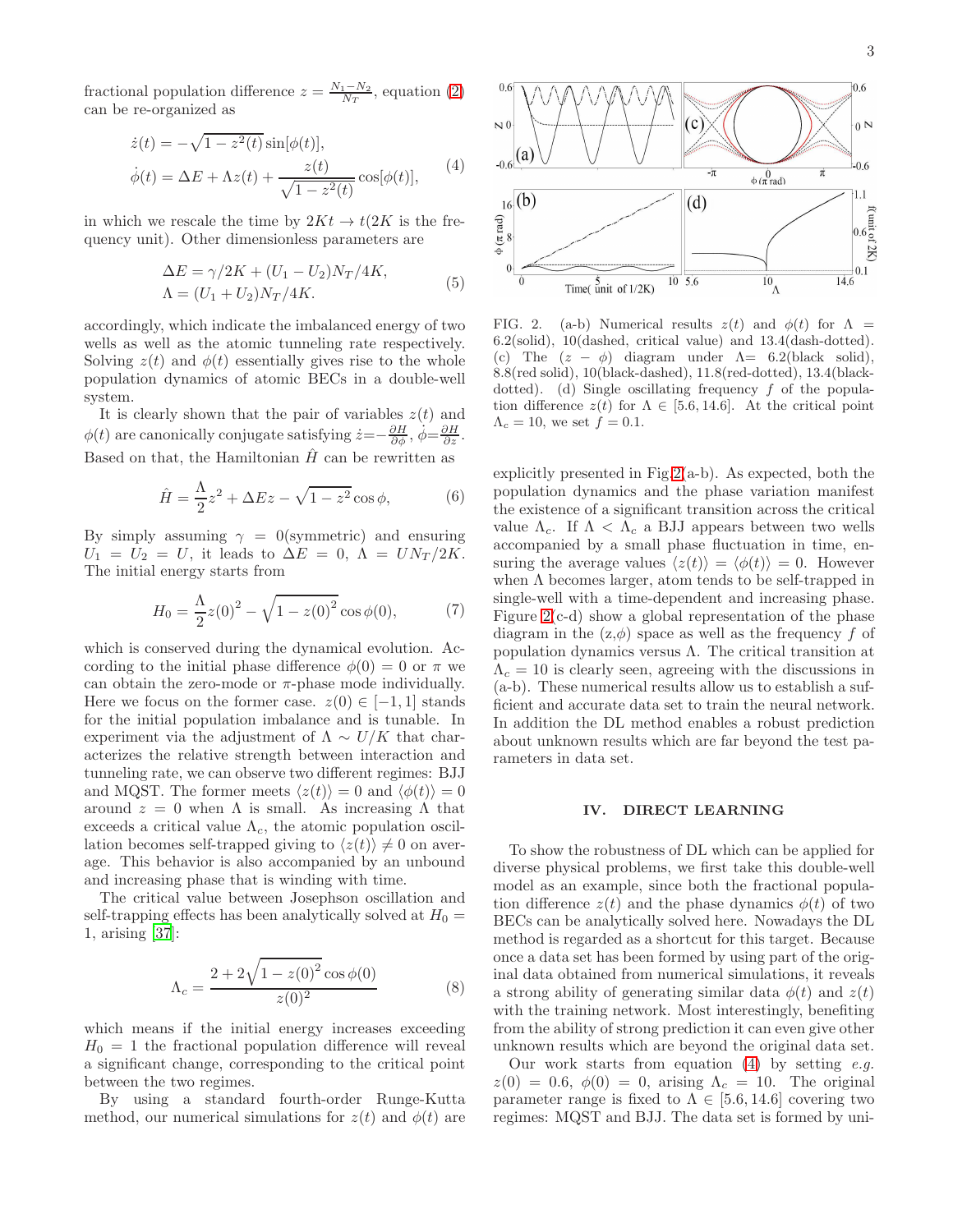|    | Layers Loss for Tanh Loss for $Sine Time(s) Efficiency$ |        |    |      |
|----|---------------------------------------------------------|--------|----|------|
| -5 | 0.0173                                                  | 0.0192 |    | 8.26 |
|    | 0.0112                                                  | 0.0131 | 9  | 9.92 |
|    | 0.0097                                                  | 0.0102 | 11 | 9.37 |
| 11 | 0.0088                                                  | 0.0092 | 15 | 7.58 |
| 13 | 0.0086                                                  | 0.0089 | 20 | 5.81 |

<span id="page-3-0"></span>TABLE I. Comparison for the training efficiencies under different number of hidden layers, activation functions and the average spending time for one epoch. Efficiency is given by the speed $(=1/Time)$  divided by the Tanh's loss.

formly separating 90001  $\Lambda$  values within this range and solving  $\phi(t)$  and  $z(t)$  for each  $\Lambda$  via the method of fourthorder Runge-Kutta. The time interval is  $\Delta t = 0.02$  with a unit of  $1/2K$ . As a result, we can finally obtain two two-dimension data sets for z and  $\phi$  in the space of  $(\Lambda, t)$ . Each contains  $90001 \times 501$  datas. While training the network with data sets we randomly choose 9000 samples as a validation set, leaving the remaining 81001 samples for training. All computing results are based on Intel Core i7-7900X @3.30GHz and GeForce RTX 2060 with 1024 batch size and 32 filter size on Python 3.8.

An efficient learning depends on the design of network. To search for a suitable network, in Table [I](#page-3-0) we select different hidden-layers and calculate the losses after 400 epochs by using different activation functions. Here the "layers" means the number of hidden convolutional layers. In general as the increase of layer numbers the Mean-squared-error(MSE) becomes lower, however at the expense of a longer training time. To propose a low-expense method with high precision, we use efficiency(the last column in Table [I\)](#page-3-0) as an indication for one network's compromised performance, which is defined by the training speed divided by the Tanh-type loss. It is clearly shown that a seven-layer model is the best one because of the maximal efficiency value  $\sim$  9.92(bold). Also, we compare the results based on two different activation functions: Tanh and Sine. The Tanh-type function can bring a lower learning loss than the Sine function, which will be considered in the calculation. In a practical training, we choose optimizer Adam for implementing the optimization [\[38\]](#page-9-27). In order to prevent over-fitting, the decay factor is 0.8, the minimum learning rate is  $5 \times 10^{-6}$ and the patience is 2.0 in the stage of Early-stopping and adaptive learning. The MSE loss function  $\mathcal L$  is defined by

<span id="page-3-2"></span>
$$
\mathcal{L} = \frac{1}{N_{\Lambda}} \sum_{\Lambda}^{N_{\Lambda}} \sum_{i}^{N} \frac{(z(\Lambda, t_i) - g(\Lambda, t_i))^2}{N}
$$
(9)

where  $z(\Lambda, t_i)$  is the learning outcome *i.e.* the fractional population imbalance at  $t_i = \Delta t \times i (i \in [1, N])$  for each  $\Lambda$ .  $g(\Lambda, t_i)$  is the ground-truth from numerical solutions for each  $\Lambda$ . N is the length of arrays and  $N_{\Lambda}$  is the number of  $\Lambda$  learned in ResNet. Here  $N = 501, \Delta t = 0.02$ ,  $N_{\Lambda} = 81001.$ 

Figure [3](#page-3-1) globally displays the population difference



<span id="page-3-1"></span>FIG. 3. Direct DL of  $z(t)$ [(a-b)] and  $\phi(t)$ [(c-d)] marked by red stars. Numerical results are contrastively given by the blackdashed curves, as similar as the results shown in Fig.2(a-b). For (a,c)  $\Lambda = 6.2(BJJ$  regime),  $z(t)$  and  $\phi(t)$  solved from the two methods have a perfect agreement. As turning to the regime of MQST, *i.e.* (b,d)  $\Lambda = 13.4$ , only  $\phi(t)$  well agrees with the numerical prediction and  $z(t)$  exhibits a larger mismatch as time increases. Inset of (d) shows the behavior of  $\phi(t)$  under different layer numbers.

 $z(t)$  and the phase variation  $\phi(t)$  in two regimes, extracted from direct DL and numerical ways respectively. As for the learning of phase variation our results well fit with the numerical predictions see (c-d). Note that when plotting (d) we do not constrain the range of  $\phi$ . So due to the linear increasing of  $\phi$  accompanied by a slight oscillation in the long-time regime, the number of layers(here we choose seven hidden layers) becomes insufficient. As shown in the inset of (d), with the increase of layer numbers: e.g. seven layers(red-solid), nine layers(blue-solid), a nine-layer network in direct DL provides a better agreement with the numerical result(black-dashed). However, the direct DL with single kind of network fails to work well in the case of  $z's$  learning, especially in the MQST regime. Because in this regime two atomic BECs trapped in one well, will show a fast-oscillating behavior, leading to the breakdown of our thin single network(ResNet). We find the learning outcomes can not catch up with the change of  $z(t)$ , see (b). In the core of direct DL, such a rapid oscillation with small peak-peak amplitudes can not be easily trained by a limited database. Because the small loss in the whole process would cause gradient vanishing, making the whole learning process inefficient.

To improve the learning quality, especially in the case of MQST where the dynamics of  $z(t)$  behaves as rapid oscillations with  $\langle z(t)\rangle \neq 0$ , we have to search for a new learning method. Since the periodicity of population dynamics is apparently seen, it is easy to decompose the function into two components: frequency and amplitude within one period. So we can learn them separately based on the dynamical character in one period, instead of implementing a global optimization for all hyperparameters. This new learning method will be beneficial owing to the use of a low-expense network with fewer number of hidden layers as compared to the direct DL, if same accuracy is attainable. The modified network only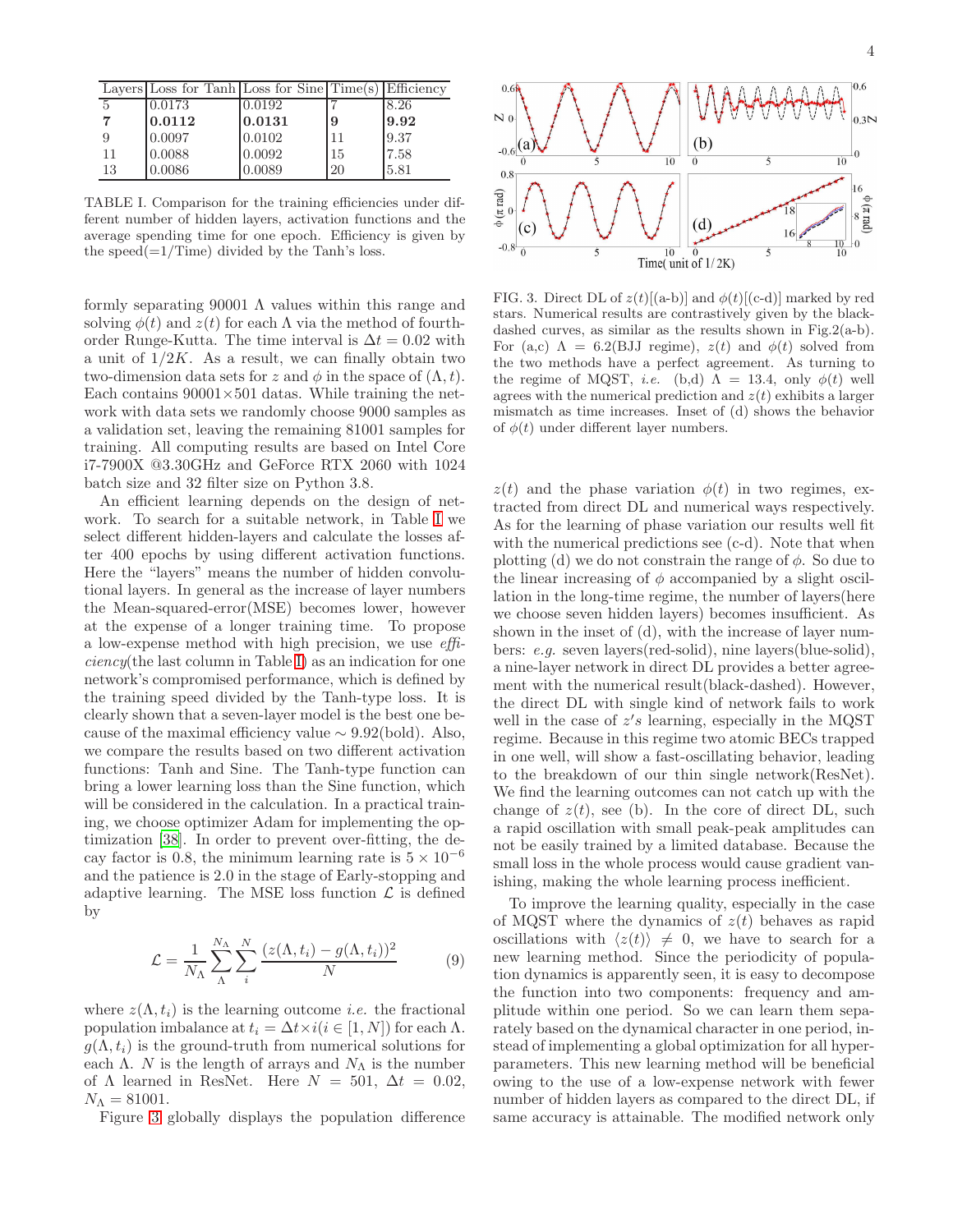needs a small receptive filed size which indeed reduces the number of kernel layers and its size. Before carrying out our new method we have to verify the periodic feature of  $z(t)$ .

# V. MODIFIED LEARNING

### A. Periodicity verification

Periodicity verification can facilitate the design of network in modified DL. Compared to the traditional ways for that purpose such as Fourier Transform(FT) [\[39](#page-9-28)] and Auto-correlation Function(ACF) [\[39\]](#page-9-28), here we choose the method originating from the chaotic physics to determine  $z(t)$ 's periodicity since it is more visible. This is called Poincaré section [\[40,](#page-10-0) [41\]](#page-10-1). For an orbit in a two-dimension phase space, one could always select an appropriate hyperplane which should not contain or be tangent with this orbit. In general, if there exists a fixed-point or fixed number of discrete points, the orbit must have a determined period [\[42\]](#page-10-2). Based on the nonlinearity of equation [\(4\)](#page-2-1) we use this method to determine the periodicity of dynamics.

In this double-well system, we choose  $\phi=0$  as a hyperplane in the BJJ regime and  $\phi = \pi$  in the MQST regime. We draw the points where the trajectory of  $(z-\dot{z})$  crosses this hyperplane. Specific examples are displayed in Fig[.7](#page-8-0) of Appendix A, in which we compare the relations of  $(z - \phi)$ ,  $(z - \dot{z})$  and the Poincaré maps under different  $\Lambda$  values. When plotting the Poincaré maps the periodic character of  $z(t)$  can be clearly confirmed by the presence of some discrete points.

#### B. Frequency learning

A direct simulation for the frequency  $f$  as a function of Λ has been solved by adopting numerical ways in Fig[.2d](#page-2-0), where the critical frequency at  $\Lambda = \Lambda_c$  is fixed to be 0.1. When turning to the problem of solving an onedimensional array of data, e.g. learning frequency of fractional population difference  $z(t)$ , ResNet is not the best choice since it typically suits for extracting features of a two-dimensional array [\[43](#page-10-3), [44\]](#page-10-4), such as learning  $z(\Lambda, t)$ and  $\phi(\Lambda, t)$  in direct DL. Here we introduce a modified Recurrent Neural network which is so-called LSTM for that purpose [\[23\]](#page-9-18). This method has been applied for studying knot types of polymer conformations [\[45](#page-10-5)] and phase-modulation stabilization in quantum key distribution [\[46\]](#page-10-6). LSTM is a model which could memorize the important part of the previous context in a data series and forget other irrelevant parts selectively. Therefore, it performs pretty well in time-series fitting and prediction due to the consideration of correlation in the context. Although its weakness also lies in the requirement for more time to train, in contrast to the case of using ResNet

<span id="page-4-0"></span>TABLE II. Relevant parameters under the modified LSTM network. Way of Mixture means that half of layers use Tanhfunction and the other half layers use Sine-function. The final efficiency is given by the speed divided by the Mixture's loss. Here layers point to the number of hidden LSTM layers.



<span id="page-4-1"></span>FIG. 4. (a) Frequency learning in the original learning area labeled by "LA":  $\Lambda \in [5.6, 14.6]$ . The prediction results denoted by "P" are given in the area of  $\Lambda \in [5.2, 5.6]$  and [14.6, 15.2]. Our LSTM learning outcomes(blue-dashed) well agree with the numerical results (red-solid). Insert shows the corresponding MSE loss in the form of logarithmic function versus the training epochs. (b) Frequency learning under an extensive range of  $\Lambda \in [10, 70]$ . Here same linetypes are used.

when same number of layers are required. Luckily it performs better in preventing from gradient vanishing and exploding in the long-range-series training.

The results of frequency learning are demonstrated in Table [II](#page-4-0) and Figure [4.](#page-4-1) Table [II](#page-4-0) compares the MSE losses under different hidden layers by using various activation functions: Tanh, Sine and Mixture. For obtaining an optimal network we also consider the time expense, leading to the result of efficiency which can be used to quantitatively characterize the learning performance. We find only six hidden LSTM layers(bold) is sufficient for learning. Notice that here the definition of efficiency depends on the application of LSTM network which is different from that used in Table I for the case of direct DL. Besides we also use Early-stopping to avoid over-fitting. Root mean-square prop is chosen as a new optimizer in LSTM network. The original training area is the same as in direct DL *i.e.*  $\Lambda \in [5.6, 14.6]$  and the results from an extensive range of  $\Lambda \in [5.2, 15.2]$  are also given based on the prediction of LSTM. A good agreement between our learning outcomes and the numerical results is apparently observed in Fig[.4a](#page-4-1) except for the critical point  $\Lambda_c = 10$ since the network treats it as an outlier(singularity) due to the discontinuity. Inset plots the change of MSE loss with epochs which has been reduced to be much smaller than 0.001 when epoch is larger than 1200. Therefore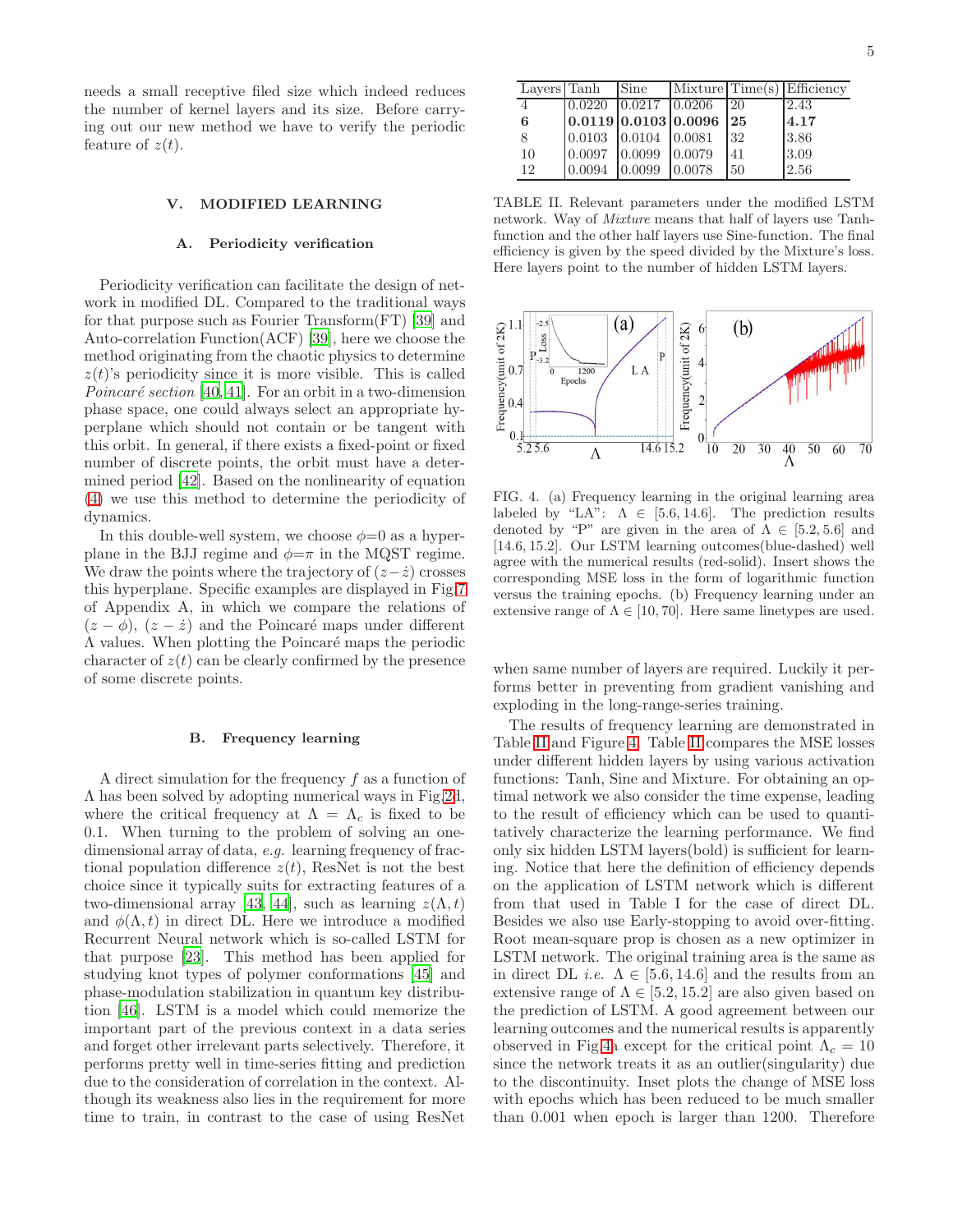

<span id="page-5-0"></span>FIG. 5. Representation of the population dynamics z in the space of  $(t, \Lambda)$  under (a1) numerical simulation, (a2) direct DL, (a3) modified DL. Insets show the real population dynamics  $z(t)$  for  $\Lambda = 13.4$  using different methods. (b) The procedure of our modified network by sequentially combining LSTM and ResNet. Labeling "1" denotes the truth of dynamical periodicity verified by using *Poincaré section*, as same as the labeling "1" in Fig.6b. (c) Comparison of relative errors in logarithm form between direct DL(green dashed) and modified DL(black solid). Average values (dashed lines) are also given separately.

Г

the way of LSTM is suitable for an individual frequency learning in the training process.

Remarkably, with the increase of  $\Lambda$  the oscillation of dynamics becomes stronger. The traditional numerical method is unable to give accurate results due to the calculation precision limited by a sampling interval  $\Delta t = 0.02$ . Reducing  $\Delta t$  could enhance the precision yet adding to the cost. So a bigger mismatch will appear between the numerically-estimated values and the real numbers when  $\Lambda \gtrsim 40$ , see the red-solid curve in Fig[.4b](#page-4-1). This numerical curve is obtained by computing the time duration between two same waves for extracting the information of frequency. It is apparent that the oscillating frequency becomes much larger as  $\Lambda$  increases which makes the fixed sampling interval inadequate. However the LSTM network can preserve a robust prediction for higher frequency values (blue-dashed,  $\Lambda \in [10, 70]$ ) under same initial preparation. Remember the initial data set based on  $\Lambda \in [5.6, 14.6]$  and  $\Delta t = 0.02$  are unchanged in the learning. Therefore the LSTM network is expected to be more suitable for solving the fast-oscillating behavior even if the sampling points are inadequate or in low-frequency regime.

Figure [5\(](#page-5-0)a1-a3) globally present the results of  $z(t,\Lambda)$ under numerical simulation, direct DL as well as our modified network learning. A special case of  $z(t, 13.4)$ is shown in the insets accordingly. Clearly the direct DL method gives rise to poor results in the MQST regime as compared to the numerical calculation because of the strong oscillation. The direct DL only contains single ResNet that is insufficient for grasping the fast-oscillating behavior. However a significant improvement can be attainable if two blocks of Poincaré map and LSTM net-

#### C. Modified network

A new modified network can be reconstructed by taking account into the role of LSTM in the learning frequency. Thinner networks can only capture limited local information with a small receptive field size [\[47](#page-10-7)]. Therefore, our method makes it possible to produce a hybrid network by combining LSTM and ResNet which is able to generate the whole population dynamics within a small receptive field size. In this hybrid learning network as shown in Fig[.5b](#page-5-0), the former LSTM network is used for frequency learning by the way of Poincaré map at the first stage. Additionally, the ResNet is treated as a core network for generating the whole dynamics of the fractional population difference  $z(t,\Lambda)$ . For the ResNet learning, we also use the MSE loss function  $\mathcal{L}$  [equation [\(9\)](#page-3-2)], in which the parameters  $z(t_i)$ , N,  $q(t_i)$  are all obtained after implementing LSTM. In the core of our procedure [see red box in Fig[.5b](#page-5-0)], we use the Poincaré maps and LSTM network integrated to transmit extra information to ResNet. More importantly the way of Poincaré map can improve the learning fidelity via periodicity verification before learning.

work are added in the procedure. A quantitative comparison between direct and modified DL results uses the mean relative error

$$
\bar{\sigma}(\Lambda) = \frac{1}{N} \sum_{i}^{N} \frac{|z(t_i, \Lambda) - g(t_i, \Lambda)|}{0.1 + |g(t_i, \Lambda)|} \tag{10}
$$

where  $z(t_i, \Lambda)$  and  $g(t_i, \Lambda)$  obtained from the network training and the numerical ground-truth, are also Λdependent. Here 0.1 serves as an arbitrary small quantity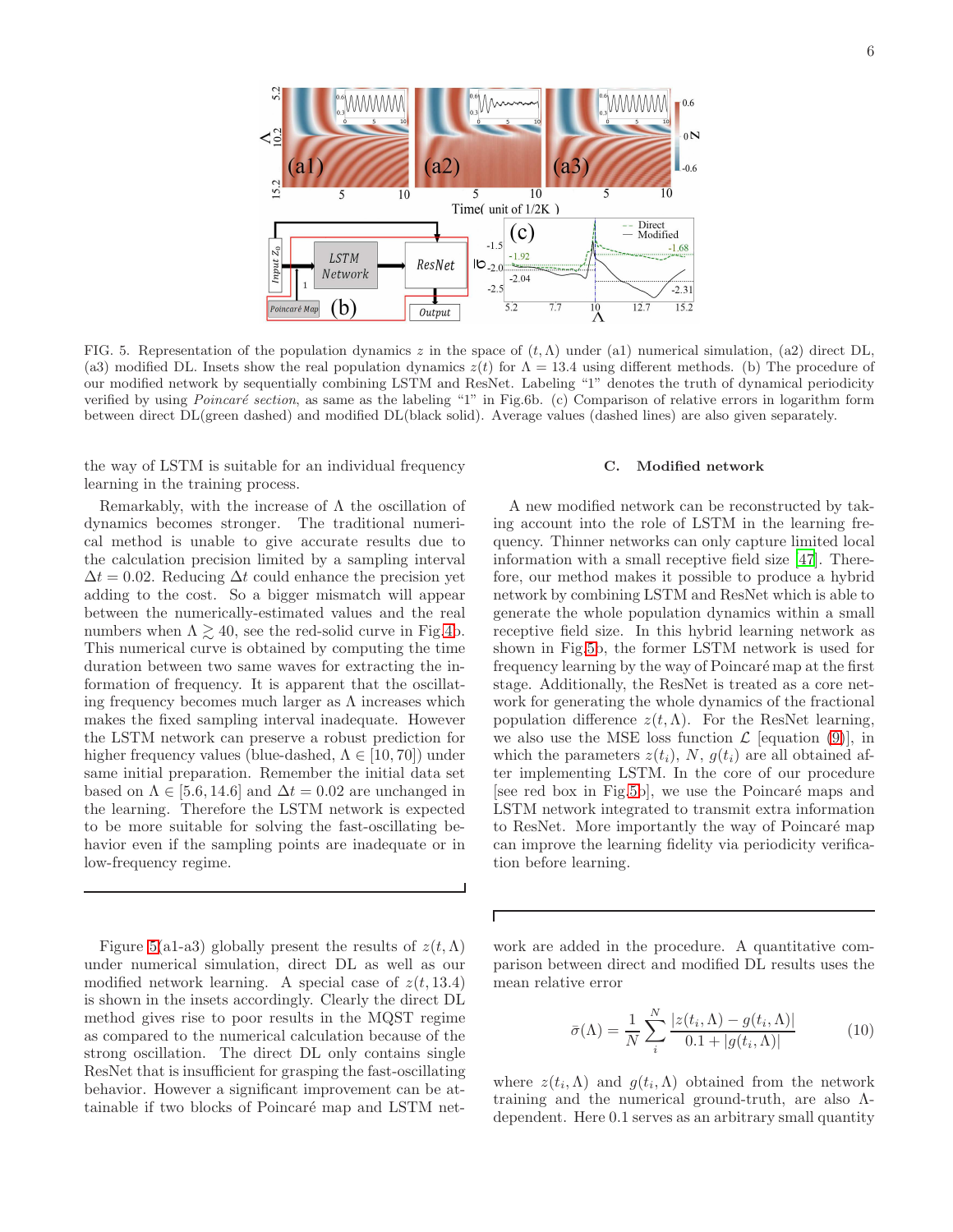

<span id="page-6-0"></span>FIG. 6. (a1-a3) Representation of the population dynamics  $z(t)$  in space of  $(t, z_0)$  using the methods of numerical simulation, direct DL and integrated DL respectively. (b) Integrated DL procedure. The frequency learning by LSTM is facilitated due to the use of feedback mechanism from ResNet (red arrows). (c) Relative errors  $\bar{\sigma}$  in logarithm form versus the initial imbalanced population  $z_0 = z(t = 0)$  from direct DL (dashed line) and integrated DL (solid line).

to overcome the divergency. The relative error  $\bar{\sigma}$  is a metric of the final performance standing for the derivation between learning outcome and numerical ground-truth, i.e. the infidelity of learning. While the MSE loss is an indicator at the training stage. In the BJJ region two learning ways lead to comparable errors (10<sup>−</sup>1.<sup>92</sup> and  $10^{-2.04}$ ), confirming the efficiency of both learning methods. However as turning to the MQST region the modified DL apparently leads to the reduction of mean relative error from  $10^{-1.68}$  to  $10^{-2.31}$ , which extremely increases the capability of network in learning a fast-oscillating dynamics.

By now, the hybrid system that contains a sequential LSTM and ResNet networks can provide an improved learning for the population dynamics, especially in the MQST regime. While we also note that, two networks must be trained independently suffering from a long-time expense. A typical time expense is 34 seconds for oneepoch training. To overcome this weakness we propose an integrated network by combining LSTM and ResNet together with the help of feedback mechanism. This new learning method can further accelerate the training speed, saving the time by 15% or more in an one-epoch

In the practical training we follow the procedure diagram in Fig[.6b](#page-6-0). It differs from the modified DL mainly by using a new loss function  $\mathcal{L}_{\mathcal{I}}$ , which can be expressed as

$$
\mathcal{L}_{\mathcal{I}} = \mathcal{L} - k \sum_{z_0}^{N_{z_0}^*} \frac{(f(z_0) - f_g(z_0))^2}{N_{z_0}^*},
$$
 (11)

where k is a weight factor and  $N_{z_0}^*$  denotes the partial data number to train LSTM. In an asymmetric well we use the initial population difference  $z_0$  as a tunable parameter, instead of  $\Lambda$ . The first term  $\mathcal L$  standing for the training.

# VI. INTEGRATED LEARNING

A universal study for the population dynamics in an asymmetric double-well is performed. Motivated by Ref.[\[48](#page-10-8)] it is possible to utilize the feedback of loss from ResNet learning to train the former LSTM network, instead of a direct frequency learning by it, in order to accelerate the learning speed. The role of LSTM is providing the frequency information for the next ResNet learning due to the thin and small convolutional network of Resnet. Similarly, the periodicity verification is carried out by using *Poincaré section* as shown in Fig[.8.](#page-8-1) The feedback mechanism in our integrated DL scheme means that the loss function of ResNet can be treated as an indicator for the LSTM network's learning, and it would largely improve its learning efficiency. Because the MSE loss function defines the deviation between the final outcome and the ground-truth value.

loss estimation in single ResNet, takes a similar form like equation [\(9\)](#page-3-2). The second term serves as an auxiliary for showing the deviation of real frequency  $f$  from the ground-truth  $f<sub>g</sub>$  with respect to each  $z<sub>0</sub>$ . Therefore the ResNet learning can offer an efficient feedback for the frequency learning in the LSTM network. Our scheme follows the procedure in Fig[.6b](#page-6-0). In order to minimize  $\mathcal{L}_{\mathcal{I}}$ as well as to speed up the convergence of this integrated network, we carry out an individual training for two networks at initial steps. After that we fix the ResNet and let the LSTM being trained for steps to minimize  $\mathcal{L}_{\mathcal{I}}$  ac-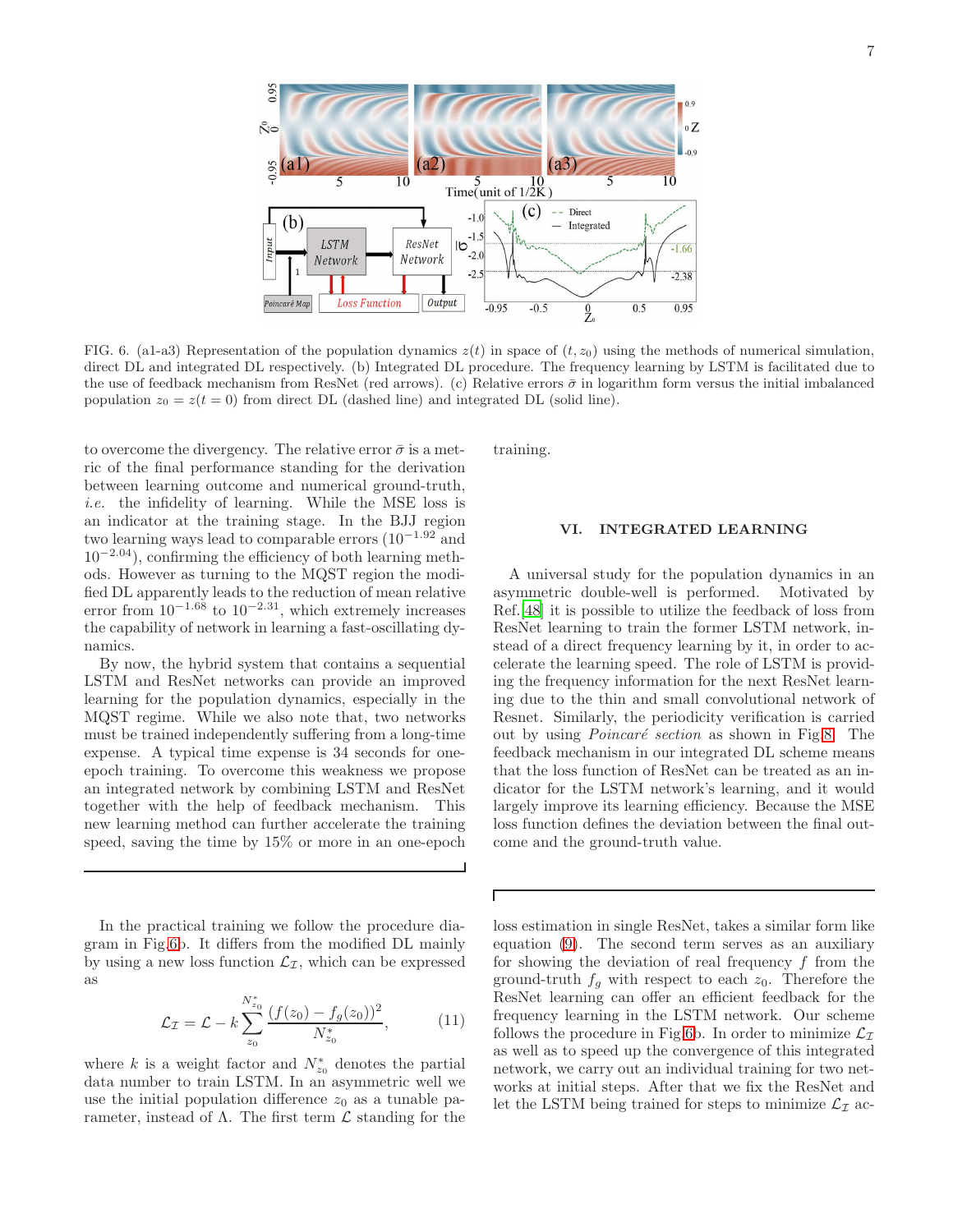| Method                 |               |      |             | Training(s) Generation(ms) Parameter $\Lambda$ Relative error $\bar{\sigma}$ Efficiency |      |
|------------------------|---------------|------|-------------|-----------------------------------------------------------------------------------------|------|
| Runge-Kutta            |               | 1.15 | [5.6, 14.6] |                                                                                         |      |
| Direct Learning        | <sup>20</sup> | 3.98 | [5.2, 10]   | 0.0123                                                                                  | 4.07 |
|                        | 20            | 3.98 | [10, 15.2]  | 0.0209                                                                                  | 2.39 |
| Modified Learning      | -34           | 5.37 | [5.2, 15.2] | 0.0066                                                                                  | 4.46 |
| Integrated Learning 29 |               | 5.19 | [5.2, 15.2] | 0.0063                                                                                  | 5.47 |

<span id="page-7-0"></span>TABLE III. Comparison for time costs and efficiencies of four methods in the training and generation of data  $z(t, \Lambda)$  in one epoch. Taking the dynamics of BECs in a symmetric double-well potential as an example, the training parameter range, the relative error and the learning efficiency are comparably given under a same number of training layers. The total layers are same for modified DL and integrated DL which include 6 hidden LSTM layers and 7 convolutional ResNet layers. For direct DL we use a total 13-layer ResNet.

 $\Gamma$ 

companied by generating an array of frequency for each  $z_0$ . In addition we also simultaneously train ResNet to reduce the value of  $\mathcal{L}$ . Based on our practical training, we set four steps for LSTM's training and five steps for ResNet in each iteration, the weight factor is  $k = 1.2$ .

The integrated DL bases on the fractional population difference  $z(t, z_0)$  in an asymmetric double well where  $\gamma = 1.0$  is assumed. Here we set  $\Lambda = 8$  and treat  $z_0 = z(t = 0) \in [-0.95, 0.95]$  as a variable. After implementing a periodic verification of  $z$  with the method of Poincaré maps (see Fig.  $8$  in Appendix A) we do the learning following the procedure of Fig[.6b](#page-6-0). Figure  $6(a1-a3)$  $6(a1-a3)$  plot similar results as Fig[.5\(](#page-5-0)a1-a3) yet within the  $(t, z_0)$  space. Clearly as compared to the direct DL, the results obtained from the integrated DL in (a3) have a better agreement with the numerical results shown in (a1). To make this discussion more quantitative, we also calculate the relative errors  $\bar{\sigma}$  of two learning methods. From Fig[.6c](#page-6-0), it is clearly shown that the integrated DL method performs better than the direct DL for arbitrary  $z_0$  owing to its smaller relative errors. Besides we observe that  $\bar{\sigma}$  will increase if  $|z_0|$  is enhanced because of the increasing frequency. In the integrated DL we only have to compute partial data for estimating the frequency  $i.e.$  $N_{z_0}^* = 1201$ (the total number is  $N_{z_0} = 7601$ ), benefiting from the feedback mechanism. While it can reduce the relative error  $\bar{\sigma}$  *i.e.* the infidelity, from  $10^{-1.66}$  to  $10^{-2.38}$ on average by using an integrated neural network.

In conclusion we develop a hybrid "LSTM+ResNet" network to revisit the population and phase dynamics of two BECs in a double-well potential. Because the fastoscillating behavior of population difference in the MQST regime makes the traditional direct DL inaccessible, we propose a novel learning method which integrates LSTM and ResNet networks and then brings about a strong promotion to the learning efficiency. The LSTM also represents a robust prediction for the characteristic periodicities of data sets. This hybrid network performs better

# VII. CONCLUSION AND OUTLOOK

Before ending we compare the efficiencies of three DL methods. Note that here the efficiency is defined as the training speed divided by the relative error  $\bar{\sigma}$ , not the loss function. Given the original data are obtained by solving eq. [\(4\)](#page-2-1) we display the learning results of various methods in Table [III.](#page-7-0) The original data set for  $z(t)$  is generated by setting  $\Lambda \in [5.6, 14.6]$ . Although the training process costs much longer time than the generation it is possible to predict unknown results beyond the given parameter range. Note that here a direct DL with a total 13-layer ResNet fails to fit the real population dynamics on the MQST regime, leading to a poor efficiency ∼ 2.39(the infidelity attains 0.0209 when  $\Lambda \in [10, 15.2]$ . However, accompanied by an auxiliary LSTM network that provides a certification of the oscillating frequencies, the resulting hybrid network(modified DL or integrated DL) has shown a significant improvement for the learning efficiency. The efficiency reaches as high as  $\sim$  5.47(the final infidelity obtained for  $z(t)$  is far smaller than 0.01) for the integrated DL. Besides the hybrid network can also provide a precise learning in both BJJ and MQST regimes, and can even make convincing predictions about data with respect to the unknown parameters. When turning to the case of learning higher-frequency dynamics such as in the MQST regime, we find that the Runge-Kutta method becomes inaccessible due to the finite sampling interval. Instead, our LSTM network reveals an ability of making predictions about higher frequency values based on the same data set.

with a high precision and a very low relative error (the final infidelity obtained for the fractional population difference)  $\sim 0.006$ . Most importantly, it shows a strong ability of prediction for the data in the fast-oscillating regime which are far beyond the original data set given by the exact numerical calculations in the slow-oscillating regime. This prediction capability of method could find more applications in solving problems of physics and other sciences, which are lack of sufficient parameters restrained by the experimental conditions or costs.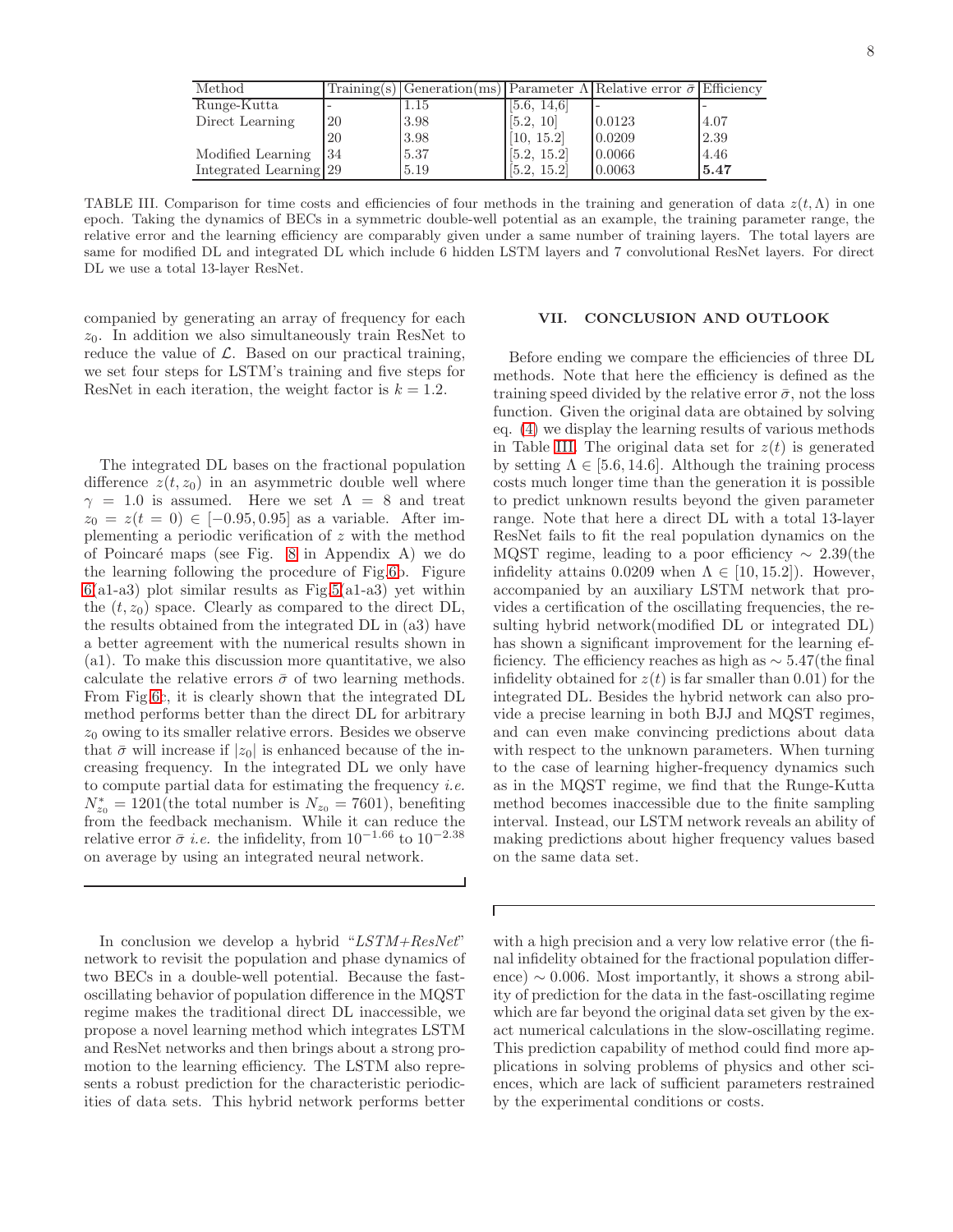As an outlook we discuss how our hybrid network could work for other systems possessing more complex population dynamics which can not be analytically solved. For example, when the effective three-body interactions of BECs are not negligible there is no longer an analytical solution of the double-well dynamics and the evolution of population difference possesses complex multi-frequency oscillations [\[49\]](#page-10-9). Then a Fourier frequency analysis combined with two algorithms, *Attention* and *Sparsity* can help us to realize efficient learning. If there exists several frequency components from the Fourier transformed data, Attention, which is a method in computer science to assign weights for values, will learn the weight of each frequency in the multi-frequency oscillating dynamics. However, if the exact frequencies are unknown, we have to put a series of candidates into the set. Thus, the frequency set may have many irrelevant elements, making the learning outcome polluted. Serving as an enhancement trick for the Attention mechanism, Sparsity ensures the sparsity of used frequencies, which can make the selected frequencies more effective and reduce the complexity and time expense for learning [\[50\]](#page-10-10). In short, with the aid of Attention, we can obtain the weight of each frequency component and reconstruct them into the final outcome where Sparsity may help learning in a continuous parameter system. Finally, remember that our DL method depends on a data set to train. This data set can be generated by solving theoretical equations. Even if the problem is analytically unsolvable the sample data can still be collected from experimental measurements. So our method not only applies to theoretical simulations but also to experimental estimation. Moreover, our integrated DL method is not restricted to a sufficient sampling which means an extensive application in various systems is desirable in the future.

# ACKNOWLEDGMENTS

This work was supported by the NSFC under Grants No.11474094 and No.11104076, No.11654005; the Science and Technology Commission of Shanghai Municipality under Grant No.18ZR1412800; the National Key Research and Development Program of China under Grant No. 2016YFA0302001; the Shanghai Municipal Science and Technology Major Project under Grant No. 2019SHZDZX01, the Shanghai talent program.

# Appendix A: Numerical results of Poincaré section

Some specific examples of Poincaré section for verifying the periodicity of population dynamics  $z(t)$ , are given in Figures [7](#page-8-0) and [8.](#page-8-1)



<span id="page-8-0"></span>FIG. 7. Poincaré section for a symmetric double-well: Diagrams of z- $\phi$ (left), z- $\dot{z}$ (middle), Poincaré maps(right). From top to bottom  $\Lambda = (6.2, 8.8, 11.8, 13.4)$ , respectively.



<span id="page-8-1"></span>FIG. 8. Poincaré section for an asymmetric double-well: Diagrams of  $z-\phi(\text{left})$ ,  $z-\dot{z}(\text{middle})$ , Poincaré maps(right). From top to bottom  $z_0 = (-0.8, -0.3, 0.2, 0.8)$ , respectively.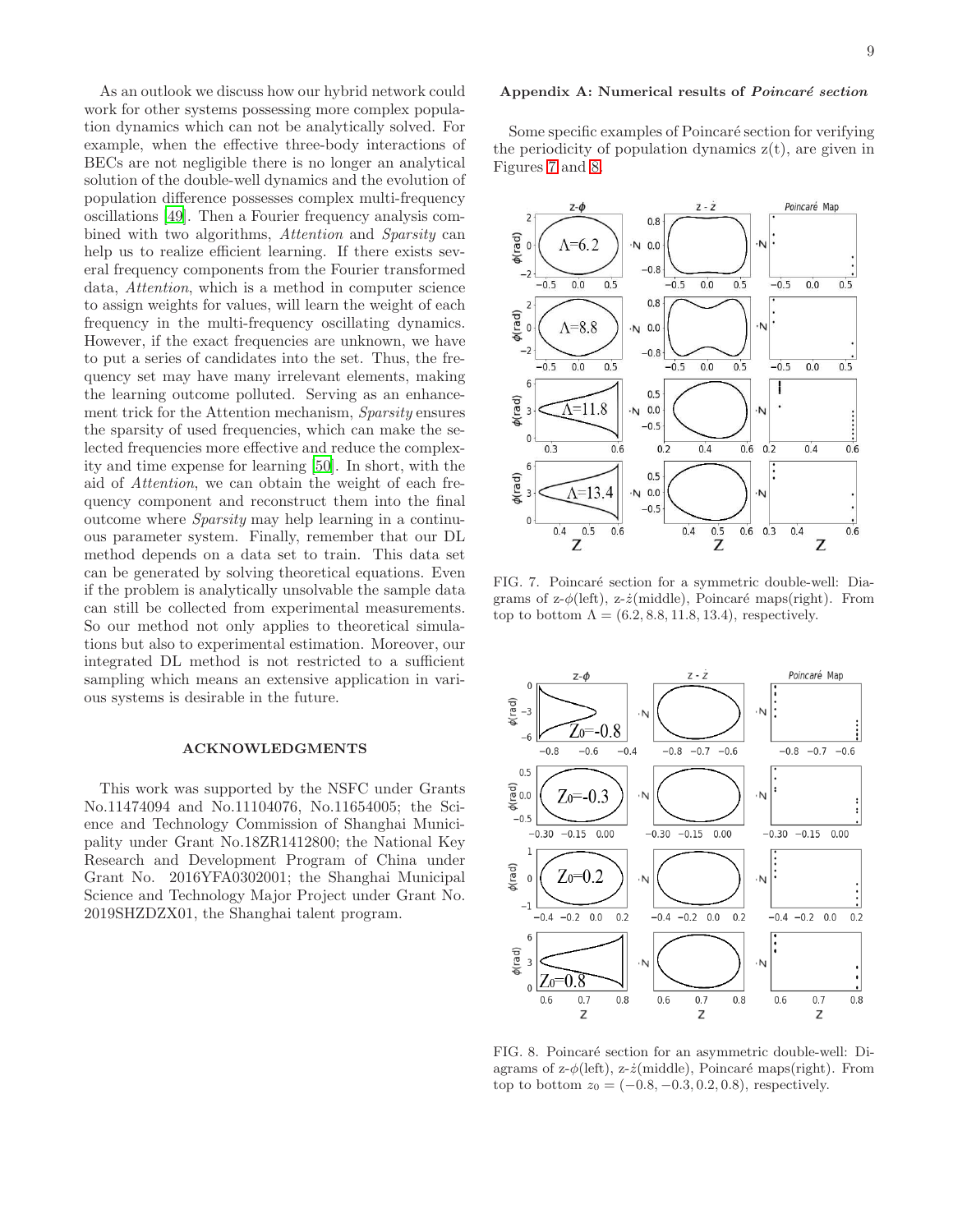- <span id="page-9-0"></span>[1] I. A. Luchnikov, S. V. Vintskevich, D. A. Grigoriev, and S. N. Filippov, Machine learning non-markovian quantum dynamics, [Phys. Rev. Lett.](https://doi.org/10.1103/PhysRevLett.124.140502) 124, 140502 (2020).
- <span id="page-9-1"></span>[2] X. Liu, G. Zhang, J. Li, G. Shi, M. Zhou, B. Huang, Y. Tang, X. Song, and W. Yang, Deep learning for Feynman's path integral in strong-field time-dependent dynamics, [Phys. Rev. Lett.](https://doi.org/10.1103/PhysRevLett.124.113202) 124, 113202 (2020).
- <span id="page-9-2"></span>[3] G. Carleo and M. Troyer, Solving the quantum many-body problem with artificial neural networks, Science 355[, 602 \(2017\).](https://doi.org/10.1126/science.aag2302)
- <span id="page-9-3"></span>[4] A. Hentschel and B. C. Sanders, Machine learning for precise quantum measurement, [Phys. Rev. Lett.](https://doi.org/10.1103/PhysRevLett.104.063603) 104, 063603 (2010).
- <span id="page-9-4"></span>[5] P. Zhang, H. Shen, and H. Zhai, Machine learning topological invariants with neural networks, [Phys. Rev. Lett.](https://doi.org/10.1103/PhysRevLett.120.066401) 120, 066401 (2018).
- [6] G. Torlai, G. Mazzola, J. Carrasquilla, M. Troyer, R. Melko, and G. Carleo, Neural-network quantum state tomography, [Nature Physics](https://doi.org/10.1038/s41567-018-0048-5) 14, 447 (2018).
- [7] K. Ch'ng, J. Carrasquilla, R. G. Melko, and E. Khatami, Machine learning phases of strongly correlated fermions, Phys. Rev. X 7[, 031038 \(2017\).](https://doi.org/10.1103/PhysRevX.7.031038)
- [8] E. van Nieuwenburg, Y. Liu, and S. D. Huber, Learning phase transitions by confusion, [Nature Physics](https://doi.org/10.1038/nphys4037) 14, 435 (2017).
- <span id="page-9-5"></span>[9] J. Carrasquilla and R. Melko, Machine learning phases of matter, [Nature Physics](https://doi.org/10.1038/nphys4035) 13, 431 (2017).
- <span id="page-9-6"></span>[10] S. Lu, L. Duan, and D. Deng, Quantum adversarial machine learning, [Phys. Rev. Research](https://doi.org/10.1103/PhysRevResearch.2.033212) 2, 033212 (2020).
- [11] X. Ouyang, X. Huang, Y. Wu, W. Zhang, X. Wang, H. Zhang, L. He, X. Chang, and L. Duan, Experimental demonstration of quantum-enhanced machine learning in a nitrogen-vacancy-center system, Phys. Rev. A 101[, 012307 \(2020\).](https://doi.org/10.1103/PhysRevA.101.012307)
- <span id="page-9-7"></span>[12] V. Dunjko, J. M. Taylor, and H. J. Briegel, Quantum-enhanced machine learning, [Phys. Rev. Lett.](https://doi.org/10.1103/PhysRevLett.117.130501) 117, 130501 (2016).
- <span id="page-9-8"></span>[13] G. Cybenko, Approximation by superpositions of a sigmoidal function, Mathematics of Control, Signals and Systems 2, 303 (1989).
- <span id="page-9-9"></span>[14] L. Ba and R. Caruana, Do deep nets really need to be deep?, Advances in neural information processing systems 3, 2654 (2014).
- <span id="page-9-10"></span>[15] D. S. P. Salazar, Nonequilibrium thermodynamics of restricted Boltzmann machines, Phys. Rev. E 96[, 022131 \(2017\).](https://doi.org/10.1103/PhysRevE.96.022131)
- <span id="page-9-11"></span>[16] G. Hinton, S. Osindero, and Y.-W. Teh, A fast learning algorithm for deep belief nets, [Neural computation](https://doi.org/10.1162/neco.2006.18.7.1527) 18, 1527 (2006).
- <span id="page-9-12"></span>[17] Y. Lecun and L. Bottou, Gradient-based learning applied to document recognition, Proceedings of the IEEE 86, 2278 (1998).
- <span id="page-9-13"></span>[18] M. Hibat-Allah, M. Ganahl, L. E. Hayward, R. G. Melko, and J. Carrasquilla, Recurrent neural network wave functions, [Phys. Rev. Research](https://doi.org/10.1103/PhysRevResearch.2.023358) 2, 023358 (2020).
- <span id="page-9-14"></span>[19] A. Diaz Rivero and C. Dvorkin, Direct detection of dark matter substructure in strong lens images with convolutional neural networks, Phys. Rev. D 101[, 023515 \(2020\).](https://doi.org/10.1103/PhysRevD.101.023515)
- <span id="page-9-15"></span>[20] M. K. Mulimani, J. K. Alageshan, and R. Pandit, Deeplearning-assisted detection and termination of spiral and

broken-spiral waves in mathematical models for cardiac tissue, [Phys. Rev. Research](https://doi.org/10.1103/PhysRevResearch.2.023155) 2, 023155 (2020).

- <span id="page-9-16"></span>[21] V. Novičenko, J. Ruseckas, and E. Anisimovas, Quantum dynamics in potentials with fast spatial oscillations, Phys. Rev. A 99[, 043608 \(2019\).](https://doi.org/10.1103/PhysRevA.99.043608)
- <span id="page-9-17"></span>[22] C. E. Shannon, Communication in the presence of noise, [Proceedings of the IRE](https://doi.org/10.1109/JRPROC.1949.232969) 37, 10 (1949).
- <span id="page-9-18"></span>[23] S. Hochreiter and J. Schmidhuber, Long short-term memory, Neural Computation 9, 1735 (1997).<br>K. He. X. Zhang, S. Ren, a
- <span id="page-9-19"></span>[24] K. He, X. Zhang, S. Ren, and J. Sun, Deep residual learning for image recognition,  $2016$  IEEE Conference on Computer Vision and Pattern Recognition
- <span id="page-9-20"></span>[25] X. Liang, S. Liu, Y. Li, and Y. Zhang, Generation of bose-einstein condensates' ground state through machine learning, [Scientific Reports](https://doi.org/10.1038/s41598-018-34725-9) 8 (2018).
- <span id="page-9-21"></span>[26] G. Spagnolli, G. Semeghini, L. Masi, G. Ferioli, A. Trenkwalder, S. Coop, M. Landini, L. Pezzè, G. Modugno, M. Inguscio, A. Smerzi, and M. Fattori, Crossing over from attractive to repulsive interactions in a tunneling bosonic Josephson junction, [Phys. Rev. Lett.](https://doi.org/10.1103/PhysRevLett.118.230403) 118, 230403 (2017).
- [27] M. Pigneur and J. Schmiedmayer, Analytical pendulum model for a bosonic Josephson junction, Phys. Rev. A. 98[, 063632 \(2018\).](https://doi.org/10.1103/PhysRevA.98.063632)
- [28] S. Martínez-Garaot, G. Pettini, and M. Modugno, Nonlinear mixing of Bogoliubov modes in a bosonic Josephson junction, Phys. Rev. A. 98[, 043624 \(2018\).](https://doi.org/10.1103/PhysRevA.98.043624)
- [29] J. Dobrzyniecki and T. Sowiński, Effective two-mode description of a few ultra-cold bosons in a double-well potential, Physics Letters A 382, 394 (2018).
- <span id="page-9-22"></span>[30] G. Valtolina, A. Burchianti, A. Amico, E. Neri, and G. Roati, Josephson effect in fermionic superfluids across the BEC-BCS crossover, Science 350 (2015).
- <span id="page-9-23"></span>[31] M. Jääskeläinen and P. Meystre, Dynamics of Bose-Einstein condensates in double-well potentials, Phys. Rev. A 71[, 043603 \(2005\).](https://doi.org/10.1103/PhysRevA.71.043603)
- [32] N. R. Thomas, A. C. Wilson, and C. J. Foot, Double-well magnetic trap for Bose-Einstein condensates, Phys. Rev. A 65[, 063406 \(2002\).](https://doi.org/10.1103/PhysRevA.65.063406)
- [33] R. W. Spekkens and J. E. Sipe, Spatial fragmentation of a Bose-Einstein condensate in a double-well potential, [Phys. Rev. A](https://doi.org/10.1103/PhysRevA.59.3868) 59, 3868 (1999).
- [34] H. M. Cataldo and D. M. Jezek, Dynamics in asymmetric double-well condensates, Phys. Rev. A 90[, 043610 \(2014\).](https://doi.org/10.1103/PhysRevA.90.043610)
- <span id="page-9-24"></span>[35] Y. Shin, M. Saba, T. A. Pasquini, W. Ketterle, D. E. Pritchard, and A. E. Leanhardt, Atom interferometry with Bose-Einstein condensates in a double-well potential, [Phys. Rev. Lett.](https://doi.org/10.1103/PhysRevLett.92.050405) 92, 050405 (2004).
- <span id="page-9-25"></span>[36] M. Albiez, R. Gati, J. Fölling, S. Hunsmann, M. Cristiani, and M. K. Oberthaler, Direct observation of tunneling and nonlinear self-trapping in a single bosonic Josephson junction, [Phys. Rev. Lett.](https://doi.org/10.1103/PhysRevLett.95.010402) 95, 010402 (2005).
- <span id="page-9-26"></span>[37] A.Smerzi, S.Fantoni, S.Giovanazzi, and S.R.Shenoy, Quantum coherent atomic tunneling between two trapped Bose-Einstein condensates, [Phys. Rev. Lett.](https://doi.org/10.1103/PhysRevLett.79.4950) 79, 4950 (1997).
- <span id="page-9-27"></span>[38] D. Kingma and J. Ba, Adam: A method for stochastic optimization, Computer Science (2014).
- <span id="page-9-28"></span>[39] Scargle and D. Jeffrey, Studies in astronomical time series analysis. iii - Fourier transforms, autocorrelation func-